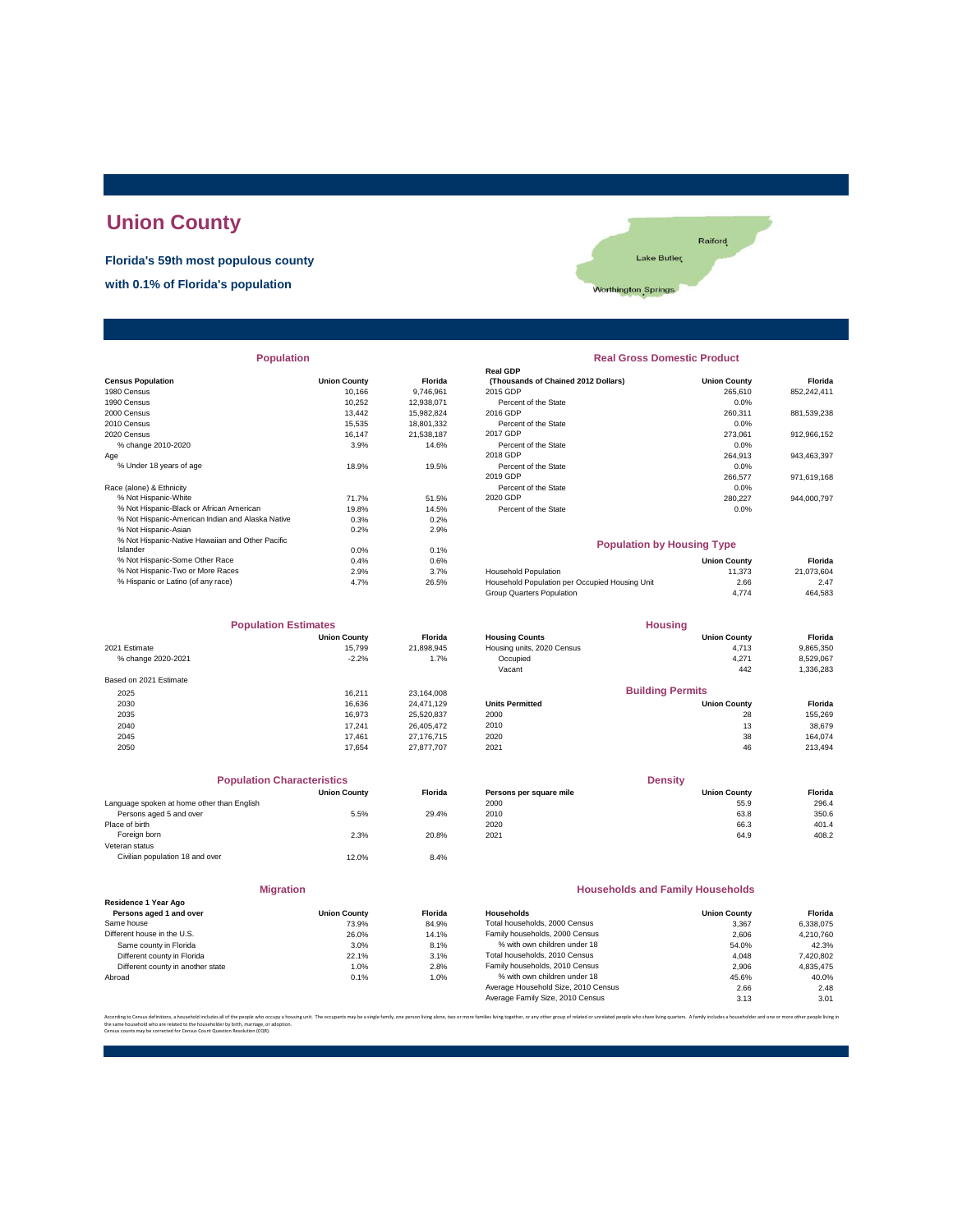## **Union County**

|                                                                              |                        |                                | <b>Employment and Labor Force</b>                                |                      |                      |
|------------------------------------------------------------------------------|------------------------|--------------------------------|------------------------------------------------------------------|----------------------|----------------------|
| <b>Establishments</b>                                                        |                        |                                | <b>Establishments</b>                                            |                      |                      |
| 2020                                                                         | <b>Union County</b>    | Florida                        | % of All Industries, 2020                                        | <b>Union County</b>  | Florida              |
| All industries<br>Natural Resource & Mining                                  | 205                    | 763,854                        | All industries                                                   | 205                  | 763,854              |
| Construction                                                                 | 9<br>31                | 5,514<br>77,720                | Natural Resource & Mining<br>Construction                        | 4.4%<br>15.1%        | 0.7%<br>10.2%        |
| Manufacturing                                                                | 6                      | 21,822                         | Manufacturing                                                    | 2.9%                 | 2.9%                 |
| Trade, Transportation and Utilities                                          | 45                     | 145,853                        | Trade, Transportation and Utilities                              | 22.0%                | 19.1%                |
| Information                                                                  | 1                      | 13,437                         | Information                                                      | 0.5%                 | 1.8%                 |
| <b>Financial Activities</b>                                                  | 11                     | 83,911                         | <b>Financial Activities</b>                                      | 5.4%                 | 11.0%                |
| Professional & Business Services                                             | 24                     | 187,348                        | Professional & Business Services                                 | 11.7%                | 24.5%                |
| Education & Health Services                                                  | 28                     | 87,764                         | Education & Health Services                                      | 13.7%                | 11.5%                |
| Leisure and Hospitality                                                      | 15                     | 61,008                         | Leisure and Hospitality                                          | 7.3%                 | 8.0%                 |
| <b>Other Services</b><br>Government                                          | 10<br>23               | 56,385                         | Other Services<br>Government                                     | 4.9%                 | 7.4%<br>0.8%         |
|                                                                              |                        | 5,895                          |                                                                  | 11.2%                |                      |
| <b>Average Annual Employment</b>                                             |                        |                                | <b>Average Annual Wage</b>                                       |                      |                      |
| % of All Industries, 2020                                                    | <b>Union County</b>    | Florida                        | 2020                                                             | <b>Union County</b>  | Florida              |
| All industries                                                               | 3,358                  | 8,453,489                      | All industries                                                   | \$39,846             | \$55,840             |
| Natural Resource & Mining                                                    | 6.7%                   | 0.8%                           | Natural Resource & Mining                                        | \$39,691             | \$37,710             |
| Construction                                                                 | 0.9%                   | 6.7%                           | Construction                                                     | \$25,688             | \$55,840             |
| Manufacturing                                                                | 17.1%                  | 4.5%                           | Manufacturing                                                    | \$38,627             | \$66,738             |
| Trade, Transportation and Utilities                                          | <b>NA</b>              | 20.6%                          | Trade, Transportation and Utilities                              | NA                   | \$49,342             |
| Information<br><b>Financial Activities</b>                                   | 0.8%<br>2.9%           | 1.5%                           | Information<br><b>Financial Activities</b>                       | \$45,762             | \$93,360             |
| Professional & Business Services                                             | 7.8%                   | 6.9%<br>16.1%                  | Professional & Business Services                                 | \$42,201<br>\$40,862 | \$84,295<br>\$68,218 |
| Education & Health Services                                                  | 2.9%                   | 15.3%                          | Education & Health Services                                      | \$15,888             | \$55,099             |
| Leisure and Hospitality                                                      | 0.8%                   | 11.9%                          | Leisure and Hospitality                                          | \$24,068             | \$27,694             |
| <b>Other Services</b>                                                        | <b>NA</b>              | 3.0%                           | Other Services                                                   | <b>NA</b>            | \$41.131             |
| Government                                                                   | 57.3%                  | 12.5%                          | Government                                                       | \$41,551             | \$58,821             |
| Industries may not add to the total due to confidentiality and unclassified. |                        |                                |                                                                  |                      |                      |
| <b>Labor Force as Percent of Population</b>                                  |                        |                                |                                                                  |                      |                      |
| Aged 18 and Older                                                            | <b>Union County</b>    | Florida                        | <b>Unemployment Rate</b>                                         | <b>Union County</b>  | Florida              |
| 2000                                                                         | 43.5%                  | 64.2%                          | 2000                                                             | 4.4%                 | 3.8%                 |
| 2010                                                                         | 43.4%                  | 61.8%                          | 2010                                                             | 8.2%                 | 10.8%                |
| 2020                                                                         | 35.7%                  | 58.6%                          | 2020                                                             | 5.1%                 | 8.2%                 |
| 2021                                                                         | 35.8%                  | 59.0%                          | 2021                                                             | 3.7%                 | 4.6%                 |
|                                                                              |                        |                                |                                                                  |                      |                      |
|                                                                              |                        |                                | <b>Income and Financial Health</b>                               |                      |                      |
| Personal Income (\$000s)                                                     | <b>Union County</b>    | Florida                        | Per Capita Personal Income<br>2000                               | <b>Union County</b>  | Florida              |
| 2000<br>2010                                                                 | \$190,761<br>\$272,594 | \$472,851,789<br>\$732,457,478 | 2010                                                             | \$14,183<br>\$17,529 | \$29,466<br>\$38,865 |
| 2011                                                                         | \$278,152              | \$771,409,454                  | 2011                                                             | \$18,170             | \$40,482             |
| % change 2010-11                                                             | 2.0%                   | 5.3%                           | % change 2010-11                                                 | 3.7%                 | 4.2%                 |
| 2012                                                                         | \$276,448              | \$800,551,723                  | 2012                                                             | \$18,109             | \$41,475             |
| % change 2011-12                                                             | $-0.6%$                | 3.8%                           | % change 2011-12                                                 | $-0.3%$              | 2.5%                 |
| 2013                                                                         | \$280,090              | \$802,975,701                  | 2013                                                             | \$18,470             | \$41,069             |
| % change 2012-13                                                             | 1.3%                   | 0.3%                           | % change 2012-13                                                 | 2.0%                 | $-1.0%$              |
| 2014                                                                         | \$288,574              | \$861,412,339                  | 2014                                                             | \$18,910             | \$43,388             |
| % change 2013-14                                                             | 3.0%                   | 7.3%                           | % change 2013-14                                                 | 2.4%                 | 5.6%                 |
| 2015<br>% change 2014-15                                                     | \$301,803              | \$919,834,894                  | 2015<br>% change 2014-15                                         | \$19,767             | \$45,493             |
| 2016                                                                         | 4.6%<br>\$303,773      | 6.8%<br>\$954,069,719          | 2016                                                             | 4.5%<br>\$19,912     | 4.9%<br>\$46,253     |
| % change 2015-16                                                             | 0.7%                   | 3.7%                           | % change 2015-16                                                 | 0.7%                 | 1.7%                 |
| 2017                                                                         | \$324,087              | \$1,023,131,116                | 2017                                                             | \$20,970             | \$48,774             |
| % change 2016-17                                                             | 6.7%                   | 7.2%                           | % change 2016-17                                                 | 5.3%                 | 5.5%                 |
| 2018                                                                         | \$333,823              | \$1,087,188,628                | 2018                                                             | \$21,816             | \$51,150             |
| % change 2017-18                                                             | 3.0%                   | 6.3%                           | % change 2017-18                                                 | 4.0%                 | 4.9%                 |
| 2019                                                                         | \$342,210              | \$1,139,799,293                | 2019                                                             | \$22,495             | \$53,034             |
| % change 2018-19                                                             | 2.5%                   | 4.8%                           | % change 2018-19                                                 | 3.1%                 | 3.7%                 |
| 2020<br>% change 2019-20                                                     | \$373,378              | \$1,209,995,921                | 2020<br>% change 2019-20                                         | \$24,593             | \$55,675             |
|                                                                              | 9.1%                   | 6.2%                           |                                                                  | 9.3%                 | 5.0%                 |
| Earnings by Place of Work (\$000s)                                           |                        |                                | <b>Median Income</b>                                             |                      |                      |
| 2000                                                                         | \$149,569              | \$308,751,767                  | Median Household Income                                          | \$55,139             | \$57,703             |
| 2010                                                                         | \$207,185              | \$438,983,914                  | Median Family Income                                             | \$59,145             | \$69,670             |
| 2011                                                                         | \$203,999              | \$450,498,606                  |                                                                  |                      |                      |
| % change 2010-11                                                             | $-1.5%$                | 2.6%                           | Percent in Poverty, 2020                                         |                      |                      |
| 2012                                                                         | \$203,672              | \$468,410,475                  | All ages in poverty                                              | 20.7%                | 12.4%                |
| % change 2011-12                                                             | $-0.2%$                | 4.0%                           | Under age 18 in poverty                                          | 20.3%                | 17.2%                |
| 2013                                                                         | \$202,916              | \$482,898,301                  | Related children age 5-17 in families in poverty                 | 19.6%                | 16.5%                |
| % change 2012-13                                                             | $-0.4%$                | 3.1%<br>\$512,375,290          |                                                                  |                      |                      |
| 2014<br>% change 2013-14                                                     | \$192,102<br>$-5.3%$   | 6.1%                           | <b>Personal Bankruptcy Filing Rate</b><br>(per 1,000 population) | <b>Union County</b>  | Florida              |
| 2015                                                                         | \$198,427              | \$544,408,719                  | 12-Month Period Ending December 31, 2020                         | 0.87                 | 1.66                 |
| % change 2014-15                                                             | 3.3%                   | 6.3%                           | 12-Month Period Ending December 31, 2021                         | 0.44                 | 1.38                 |
| 2016                                                                         | \$203,536              | \$569,769,284                  | <b>State Rank</b>                                                | 62                   | <b>NA</b>            |
| % change 2015-16                                                             | 2.6%                   | 4.7%                           | NonBusiness Chapter 7 & Chapter 13                               |                      |                      |
| 2017                                                                         | \$208,403              | \$603,668,170                  |                                                                  |                      |                      |
| % change 2016-17                                                             | 2.4%                   | 5.9%                           | Workers Aged 16 and Over                                         | <b>Union County</b>  | Florida              |
| 2018                                                                         | \$202,963              | \$639,620,451                  | Place of Work in Florida                                         |                      |                      |
| % change 2017-18                                                             | $-2.6%$                | 6.0%                           | Worked outside county of residence<br>Travel Time to Work        | 51.2%                | 18.1%                |
| 2019<br>% change 2018-19                                                     | \$206,045              | \$671,553,148                  |                                                                  |                      | 27.9                 |
| 2020                                                                         | 1.5%<br>\$213,182      | 5.0%<br>\$688,764,753          | Mean travel time to work (minutes)                               | 27.4                 |                      |
| % change 2019-20                                                             | 3.5%                   | 2.6%                           |                                                                  |                      |                      |
|                                                                              |                        |                                |                                                                  |                      |                      |